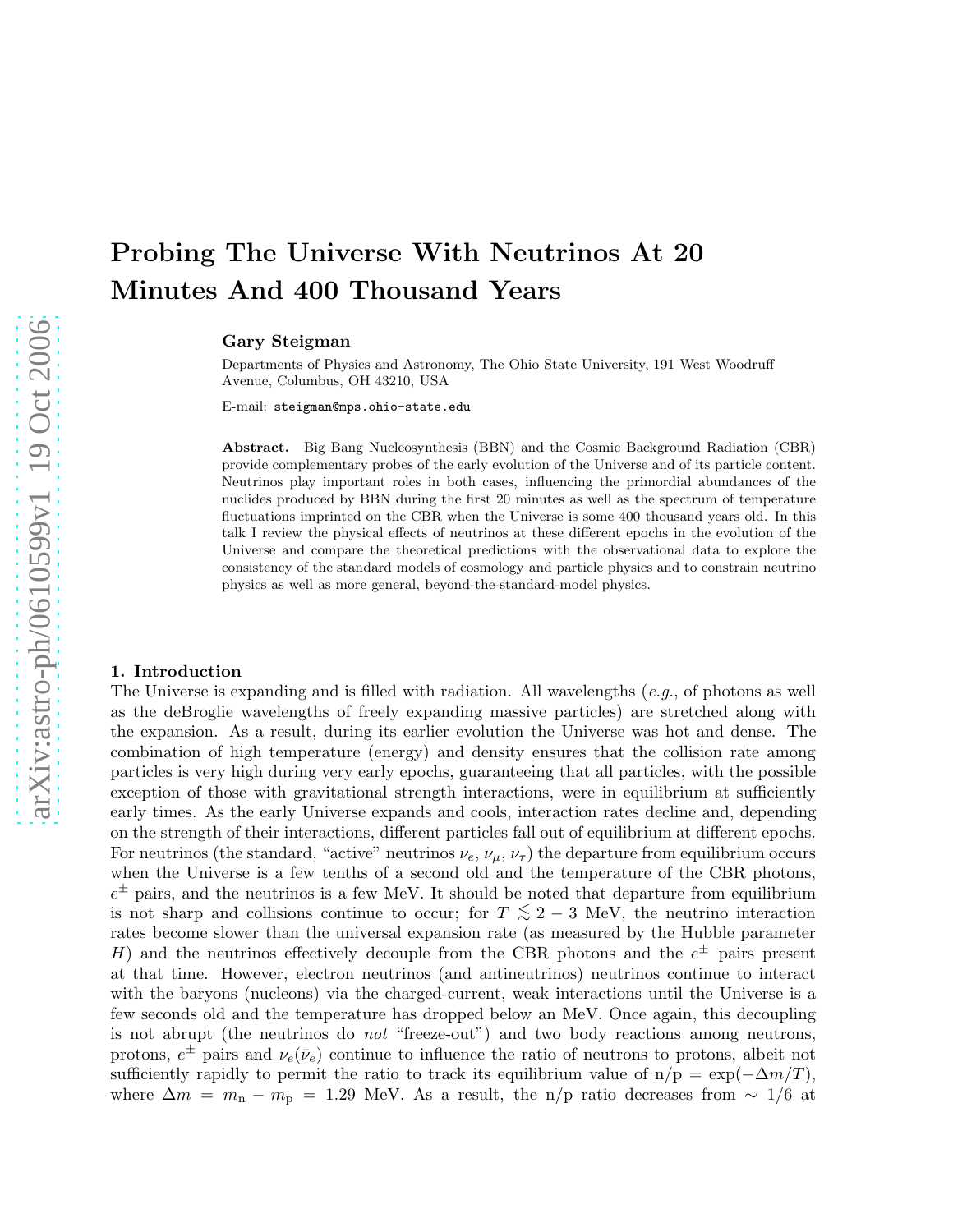"freeze-out" to ~ 1/7 when BBN begins at ~ 200 sec (T ≈ 80 keV). Since the neutrinos are extremely relativistic during these epochs, they can influence BBN in several ways. The standard cosmology, universal expansion rate is determined through the Friedman equation by the total energy density which, during these early epochs, is dominated by massless particles along with those massive particles which are extremely relativistic: CBR photons,  $e^{\pm}$  pairs, neutrinos. The early Universe is "radiation" dominated and neutrinos are a significant component of the "radiation". In addition, through their charged-current weak interactions the electrontype neutrinos help to control the neutron-to-proton ratio, effectively limiting the primordial abundance of <sup>4</sup>He. Furthermore, if there is a lepton asymmetry (e.g., more  $\nu_e$  than  $\bar{\nu}_e$  or, vice-versa), much larger than the universal baryon asymmetry, the weak rates interconverting neutrons and protons would be affected as well.

Although  $e^{\pm}$  pairs annihilated during the first few seconds, the surviving electrons (equal in number to the protons to ensure charge neutrality) and the CBR photons interact electromagnetically, tying the photons to the electrons (via Compton scattering). Only after the electrons and nuclides (mainly protons and alphas) combine to form neutral atoms ("recombination") are the CBR photons released from the tyranny of the electrons to become freely propagating. This occurs when the Universe is some 400 thousand years old and the relic photons, redshifted to the currently observed black body radiation at  $T = 2.725K$ , bring us a snapshot of the universe at this early epoch. At this relatively late stage in the early evolution of the Universe, the key role of the freely propagating, relativistic neutrinos is in contributing to the total radiation density, determining the universal expansion rate  $(e.g., the time - temperature$ relation). It should be noted that if the neutrino masses are sufficiently large the neutrinos will have become nonrelativistic and their free-streaming, at  $v < c$ , has the potential to damp density fluctuations in the baryon fluid. This important topic, which is not addressed here, was covered by Scott Dodelson in his talk; the interested reader is directed to his contribution to this volume.

The primordial abundances of the relic nuclei produced during BBN depend on the baryon (nucleon) density and on the early-Universe expansion rate. The amplitudes and angular distribution of the CBR temperature fluctuations also depend on these same parameters (as well as on several others). The universal abundance of baryons may be quantified by comparing the number of baryons (nucleons) to the number of CBR photons,

$$
\eta_{10} \equiv 10^{10} (n_{\rm B}/n_{\gamma}).\tag{1}
$$

As the Universe expands the densities of baryons and photons decrease but the numbers of baryons and of CBR photons in a comoving volume are unchanged (post- $e^{\pm}$  annihilation) so that  $\eta_{10}$  measured at present, at BBN, and at recombination should all be the same. This is one of the key cosmological tests. Since the baryon mass density  $(\rho_B \equiv \Omega_B \rho_c)$ , where  $\rho_c = 3H_0^2/8\pi G$ is the present critical mass density) plays a direct role in the growth of perturbations, it is convenient to quantify the baryon abundance using a combination of  $\Omega_{\rm B}$  and h, the present value of the Hubble parameter  $(H_0)$  measured in units of 100 kms<sup>-1</sup>Mpc<sup>-1</sup>,

$$
\eta_{10} = 274 \, \omega_{\text{B}} \equiv 274 \, \Omega_{\text{B}} h^2. \tag{2}
$$

The Hubble parameter,  $H = H(t)$ , measures the expansion rate of the Universe. Deviations from the standard model  $(H \to H')$  may be parameterized by an expansion rate parameter  $S \equiv H'/H$ . Since in the standard model  $H$  is determined by the energy density in relativistic particles, deviations from the standard cosmology  $(S \neq 1)$  may also be quantified by the "equivalent" number of neutrinos"  $\Delta N_{\nu} \equiv N_{\nu} - 3$ . Prior to  $e^{\pm}$  annihilation, these two parameters are related by

$$
S = (1 + 7\Delta N_{\nu}/43)^{1/2}.
$$
\n(3)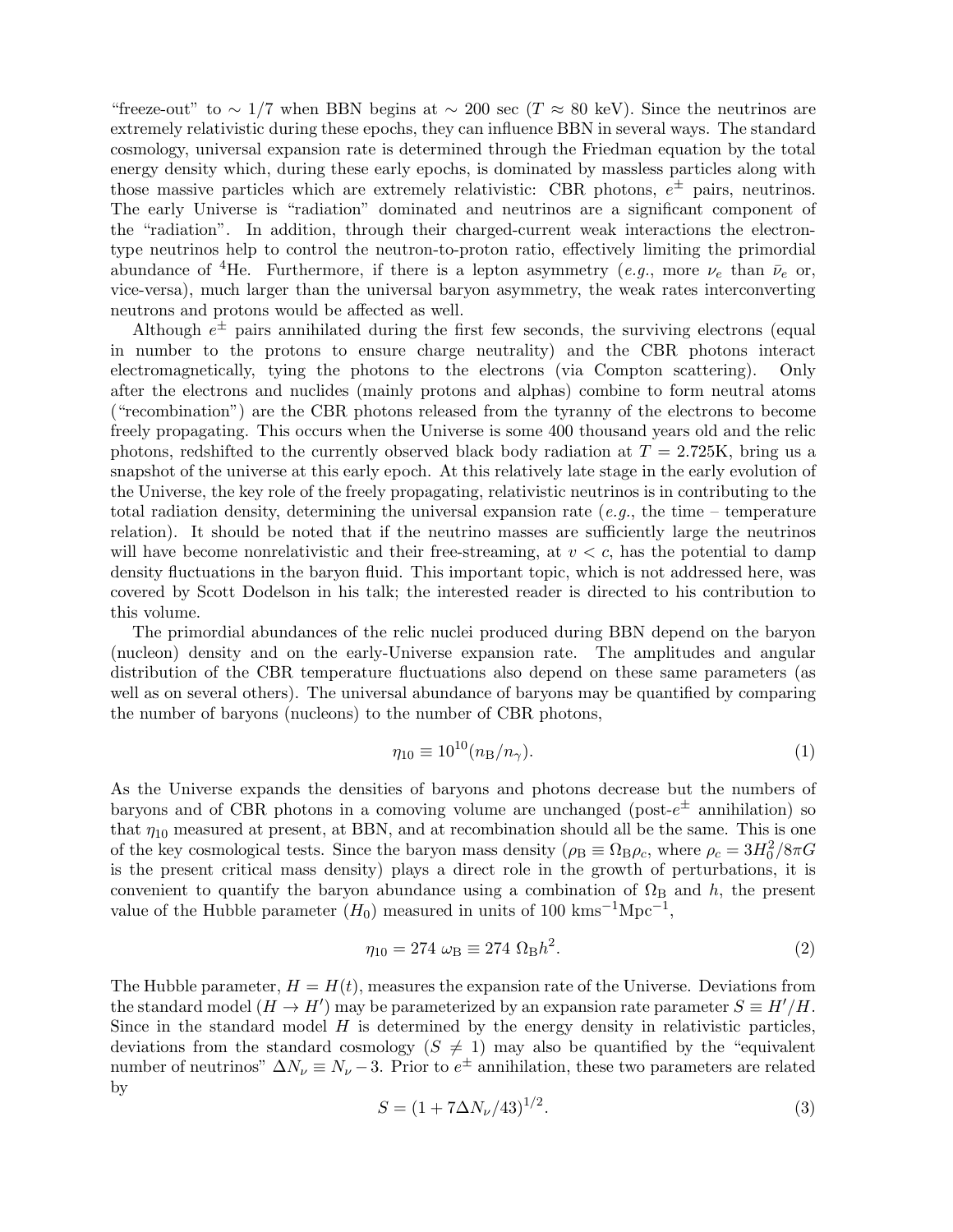Note that  $\Delta N_{\nu}$  is a convenient way to quantify any deviation from the standard model expansion rate and is not necessarily related to extra (or fewer!) neutrinos.

The question to be addressed here is, "Are the predictions and observations of the baryon density and expansion rate of the Universe at 20 minutes (BBN) and 400 thousand years (CBR) in agreement with each other and with the standard models of cosmology and particle physics?". If yes, what constraints are there on beyond-the-standard-model models? Given the limited space allocated to this article, only the current status of this quest is summarized here. The reader will find more detail and further references in my recent review article [\[1\]](#page-6-0).

## 2. The Universe At 20 Minutes: BBN

Nuclear reactions among neutrons and protons occur at large rates during the early evolution of the Universe but until the Universe has cooled sufficiently ( $T \leq 80$  keV,  $t \geq 3$  minutes), they fail to yield significant abundances of complex nuclides because of their competition with photo-destruction reactions involving the enormously more numerous CBR photons (gammarays). Once BBN begins the available neutrons are consumed very quickly to build <sup>4</sup>He and all further nucleosynthesis among electrically charged nuclides  $(H, D, T, \,^{3}He, \,^{4}He)$  involves reactions which become Coulomb-supressed as the Universe expands and cools. As a result BBN terminates when  $T \leq 30$  keV ( $t \geq 25$  min). In the first ~ 20 minutes of its evolution the cosmic nuclear reactor produces (in astrophysically interesting abundances) deuterium, helium-3 (any tritium decays to <sup>3</sup>He), helium-4 and, because of the gaps at mass-5 and mass-8, only a trace amount of lithium-7 (produced mainly as berylium-7 which, later in the evolution captures an electron and decays to <sup>7</sup>Li).

Of the light nuclides produced during BBN, the abundances of D,  ${}^{3}$ He, and  ${}^{7}$ Li are determined by the competition between two body production and destruction rates which are dependent on the overall density of baryons. As a result, these nuclides are all potential baryometers. Of these, D is the baryometer of choice since its post-BBN evolution is simple (D is only destroyed, burned to <sup>3</sup>He and beyond, when gas is incorporated into stars) and the BBN-predicted abundance is a relatively sensitive function of the the baryon density  $(D/H \propto \eta_{10}^{-1.6})$ . In contrast, the primordial abundance of <sup>4</sup>He is relatively insensitive to the baryon density, depending mainly on the abundance of neutrons when BBN begins. The <sup>4</sup>He relic abundance is usually expressed as a "mass fraction"  $Y_P \equiv 4y/(1+4y)$ , where  $y \equiv n_{He}/n_H$  (since this assumes  $m_{He}/m_H = 4$ ,  $Y_P$  is not the true helium mass fraction). Since the expansion rate  $(S)$ , in combination with the rate of the charged-current weak interactions, plays an important role in regulating the pre-BBN neutron to proton ratio,  $Y_P$  is sensitive to S. As shown by the D and <sup>4</sup>He isoabundance curves in Figure [1,](#page-3-0) deuterium and helium-4 provide complementary probes of the universal baryon density and expansion rate.

While most models of particle physics beyond the standard model adopt (or impose) a lepton asymmetry of the same order of magnitude as the (very small!) baryon asymmetry ( $\sim 10^{-10} \eta_{10}$ ), lepton (neutrino) asymmetries orders of magnitude larger are currently not excluded by any experimental data. In analogy with  $\eta_{10}$  which measures the baryon asymmetry, the lepton (neutrino) asymmetry,  $L = L_{\nu} \equiv \Sigma_{\alpha} L_{\nu_{\alpha}}$ , may be quantified by the ratios of the neutral lepton chemical potentials ( $\alpha \equiv e, \mu, \tau$ ) to the temperature (in energy units)  $\xi_{\nu_{\alpha}} \equiv \mu_{\nu_{\alpha}}/kT$ , where

$$
L_{\nu_{\alpha}} \equiv \left(\frac{n_{\nu_{\alpha}} - n_{\bar{\nu}_{\alpha}}}{n_{\gamma}}\right) = \frac{\pi^2}{12\zeta(3)} \left(\frac{T_{\nu_{\alpha}}}{T_{\gamma}}\right)^3 \left(\xi_{\nu_{\alpha}} + \frac{\xi_{\nu_{\alpha}}^3}{\pi^2}\right). \tag{4}
$$

Although any neutrino degeneracy always *increases* the energy density in the neutrinos, resulting in an effective  $\Delta N_{\nu} > 0$ , the range of  $|\xi|$  of interest to BBN is limited to sufficiently small values that the increase in S due to a non-zero  $\xi$  is negligible. However, a small asymmetry between electron type neutrinos and antineutrinos ( $|\xi_e| \gtrsim 10^{-2}$ ;  $|L| \gtrsim 0.007$ ), while large compared to the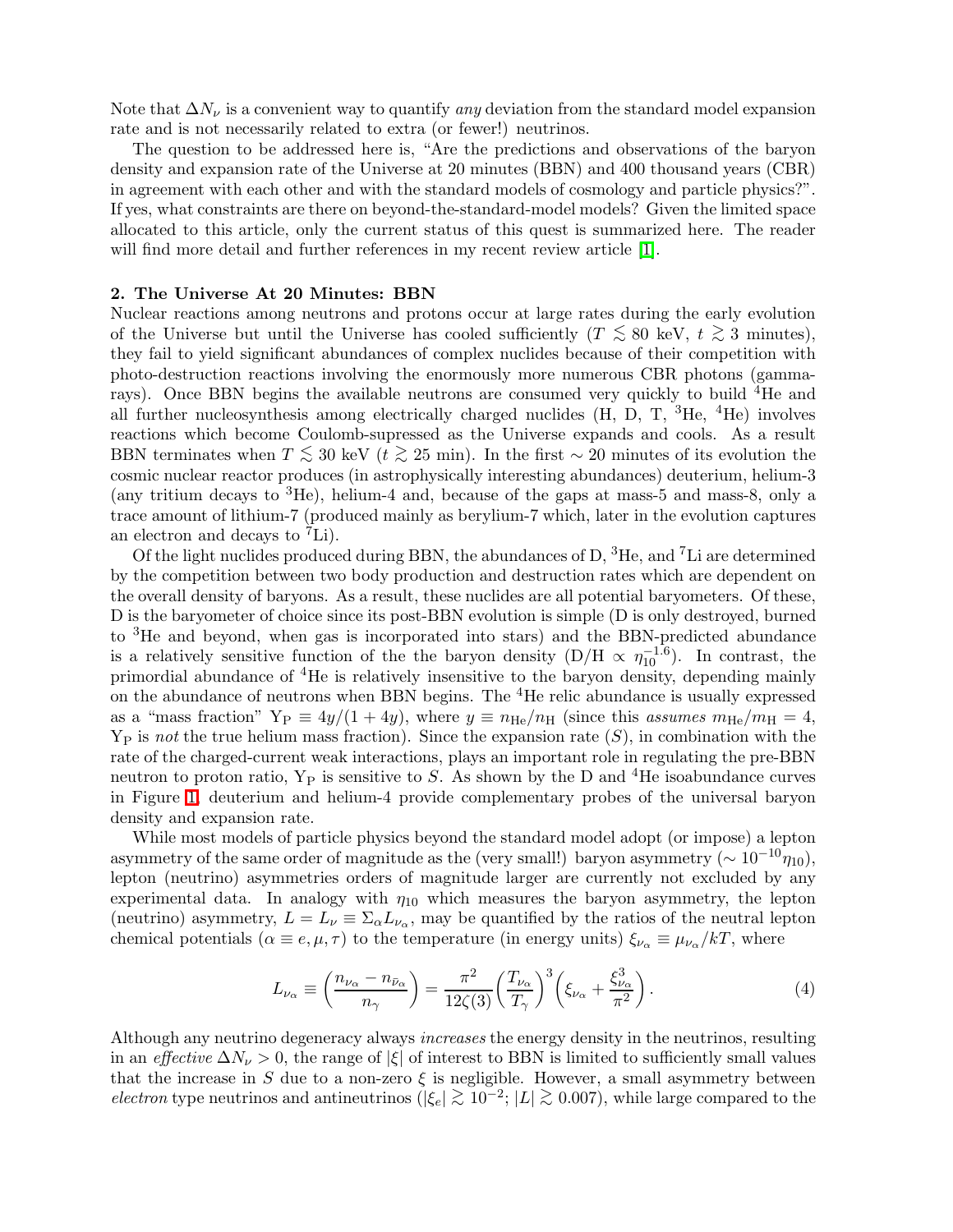



<span id="page-3-0"></span>Figure 1. Isoabundance curves for Deuterium (dashed lines) and Helium-4 (solid lines) in the expansion rate factor  $(S)$  – baryon abundance  $(\eta_{10})$  plane. The <sup>4</sup>He curves, from bottom to top, are for  $Y_P = 0.23$ , 0.24, 0.25. The D curves, from left to right, are for  $y_D = 4.0, 3.0, 2.0$ .

<span id="page-3-1"></span>Figure 2. Isoabundance curves for Deuterium (dashed lines) and Helium-4 (solid lines) in the neutrino asymmetry  $(\xi_e)$  – baryon abundance  $(\eta_{10})$  plane. The <sup>4</sup>He curves, from bottom to top, are for  $Y_P = 0.25$ , 0.24, 0.23. The D curves, from left to right, are for  $y_D = 4.0, 3.0, 2.0$ .

baryon asymmetry, can have a significant impact on BBN by modifying the pre-BBN neutron to proton ratio. The corresponding D and <sup>4</sup>He isoabundance curves in the  $\xi_e - \eta_{10}$  plane are shown in Figure [2.](#page-3-1)

For restricted but interestingly large ranges of  $\eta_{10}(\omega_B)$ ,  $\Delta N_{\nu}(S)$ , and  $\xi_e$ , Kneller and Steigman [\[2\]](#page-6-1) found simple but accurate fits to the BBN-predicted abundances of the light nuclides. For D ( $y_D \equiv 10^5(D/H)$ ) and <sup>4</sup>He (Y<sub>P</sub>), these are

$$
y_{\rm D} \equiv 46.5(1 \pm 0.03)\eta_{\rm D}^{-1.6} \ ; \ \ Y_{\rm P} \equiv (0.2384 \pm 0.0006) + \eta_{\rm He}/625,\tag{5}
$$

where

$$
\eta_{\rm D} = \eta_{10} - 6(S - 1) + \frac{5\xi_e}{4}; \quad \eta_{\rm He} = \eta_{10} + 100(S - 1) - \frac{575\xi_e}{4}.\tag{6}
$$

#### 2.1. Observed Relic Abundances

Although there are observations of deuterium in the solar system and the interstellar medium (ISM) of the Galaxy which provide interesting lower bounds to its primordial abundance, it is observations of relic D in a few (too few!), high redshift, low metallicity, QSO absorption line systems (QSOALS) which are of most value in enabling estimates of the primordial abundance. The identical absorption spectra of  $D I$  and  $H I$  (modulo the velocity/wavelength shift resulting from the heavier reduced mass of the deuterium atom) is a liability, limiting the number of useful targets in the vast Lyman-alpha forest of QSO absorption spectra (see, e.g., Kirkman et al.  $[3]$ ) for further discussion). Through 2003 there were only five QSOALS with deuterium detections leading to reasonably reliable abundance determinations [\[3\]](#page-6-2) (and references therein); these, including a very recent sixth determination by O'Meara et al. [\[4\]](#page-6-3), are shown in Figure [3.](#page-4-0) Also shown for comparison are the solar system and ISM D abundances. There is clearly excessive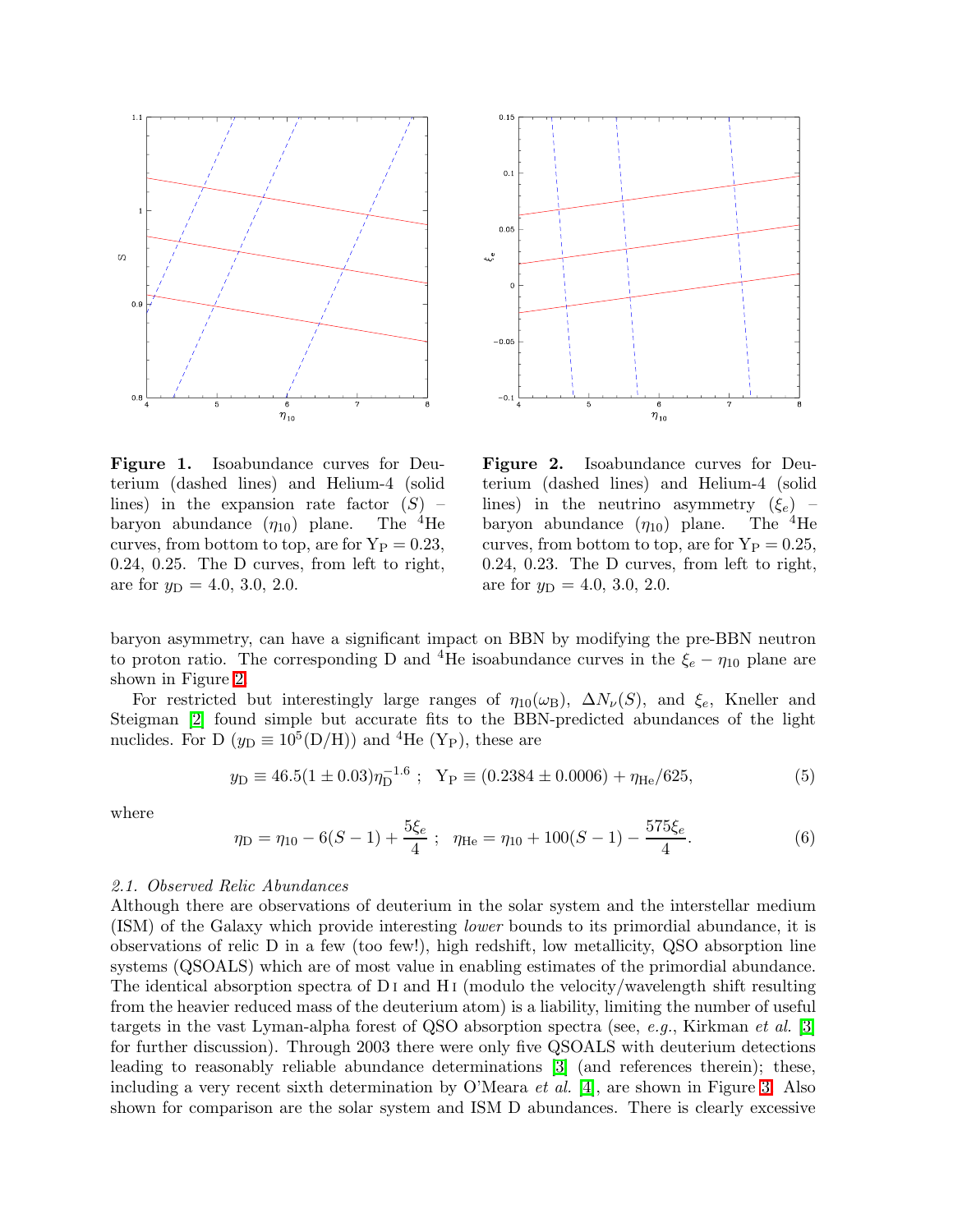dispersion among the low metallicity D abundances which tends to mask the anticipated primordial deuterium plateau, suggesting that systematic errors, whose magnitudes are hard to estimate, may have contaminated the determinations of at least some of the D I and/or H I column densities. Despite these concerns, the best that can be done with the present data is to identify the relic deuterium abundance with the weighted mean of the high-z, low-Z  $D/H$ ratios:  $y_D \equiv 2.68^{+0.27}_{-0.25}$ , corresponding to  $\eta_D = 5.95^{+0.36}_{-0.39}$  (see eq. 5).



<span id="page-4-0"></span>Figure 3. Observationally inferred deuterium abundances versus metallicity for six high redshift, low metallicity QSOALS (filled circles). Also shown are the abundances derived for the pre-solar nebula (Sun) and for the local interstellar medium (ISM).



<span id="page-4-1"></span>**Figure 4.** The OS-derived  ${}^4$ He versus oxygen abundances for 7 low metallicity H II regions from IT and one higher metallicity H II region from Peimbert et al. (filled circles). The horizontal line shows the weighted mean of the 8 helium abundances.

The post-BBN evolution of <sup>4</sup>He is also quite simple. As gas cycles through generations of stars, hydrogen is burned to helium-4 (and beyond), increasing the <sup>4</sup>He abundance above its primordial value. Therefore the present <sup>4</sup>He mass fraction,  $Y_0$ , has received a significant contribution from post-BBN, stellar nucleosynthesis, and  $Y_0 > Y_P$ . However, since the "metals" such as oxygen are produced by short-lived, massive stars and <sup>4</sup>He is synthesized (to a greater or lesser extent) by all stars, at very low metallicity the increase in Y should lag that in, e.g.,  $O/H$ , so that as  $O/H \to 0$ ,  $Y \to Y_P$ . Therefore, although <sup>4</sup>He is observed in the Sun and in Galactic H<sub>II</sub> regions, the key data for inferring its primordial abundance are provided by observations of helium and hydrogen emission (recombination) lines from low-metallicity, extragalactic H<sub>II</sub> regions. The present inventory of such regions studied for their helium content exceeds 80 (see Izotov & Thuan (IT) [\[5\]](#page-6-4)). Since for such a large data set even modest observational errors for the individual H II regions can lead to an inferred primordial abundance whose formal statistical uncertainty is very small, special care must be taken to include hitherto ignored systematic corrections and/or errors. It is the general consensus that the present uncertainty in  $Y_P$  is dominated by the latter, rather than by the former errors. However, attempts to include estimates of them have often been unsystematic or absent. To account for some of these uncertainties, Olive, Steigman, and Walker [\[6\]](#page-6-5) followed the Fields and Olive [\[7\]](#page-6-6) analysis to estimate a  $\sim 95\%$  confidence range of  $0.228 \le Y_P \le 0.248$  (for  $Y_P = 0.238 \pm 0.005$ , this corresponds to  $\eta_{He} = -0.25 \pm 3.15$ ; see eq. 5).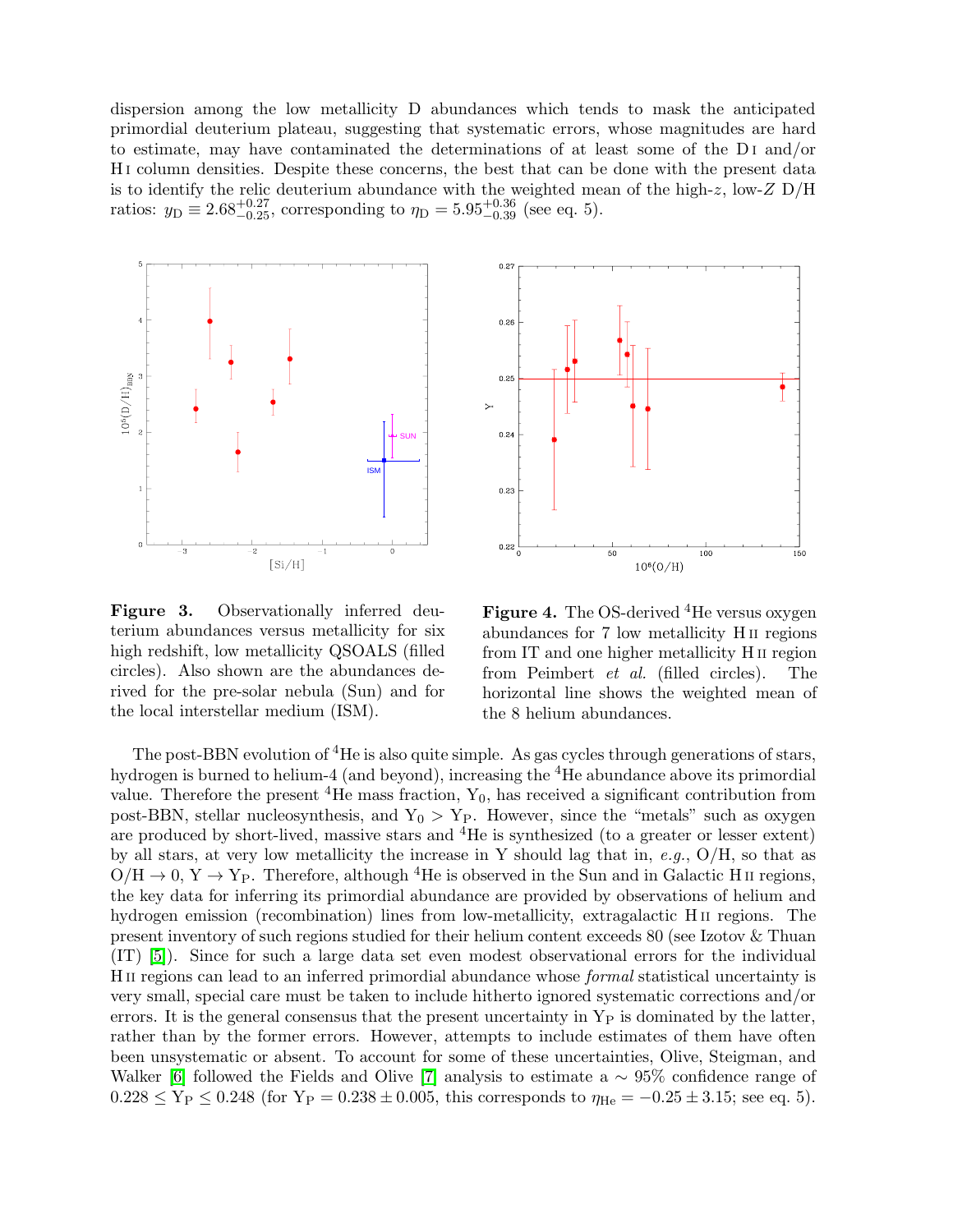The most systematic analysis to date is that of the IT data by Olive & Skillman 2004 (OS) [\[8\]](#page-6-7). Using criteria outlined in their earlier paper [\[8\]](#page-6-7), OS examined the IT data set and decided they could apply their analysis to only 7 of the 82 IT H II regions. This tiny data set, combined with its limited range in oxygen abundance, severely limits the statistical significance of the OS conclusions. In Figure [4](#page-4-1) are shown the OS-inferred helium abundances from the IT data set and from one, higher metallicity H<sub>II</sub> region observed by Peimbert *et al.* [\[9\]](#page-6-8). From these eight H II regions alone there is no evidence that the helium abundance is correlated with the oxygen abundance; the weighted mean is  $\langle Y \rangle = 0.250 \pm 0.002$ , leading to a robust  $\sim 2\sigma$  upper bound on the primordial helium abundance of  $Y_P \leq 0.254$  (corresponding to  $\eta_{He} \leq 9.75$ ).

## 2.2. Comparison Between BBN-Predicted And Observed Relic Abundances





<span id="page-5-0"></span>Figure 5. Isoabundance curves for Deuterium (dashed lines) and Helium-4 (solid lines) in the expansion rate factor – baryon abundance plane (see Fig. [1\)](#page-3-0). The filled circle and error bars correspond to the adopted relic abundances.

<span id="page-5-1"></span>Figure 6. Isoabundance curves for Deuterium (dashed lines) and Helium-4 (solid lines) in the neutrino asymmetry – baryon abundance plane (see Fig. [2\)](#page-3-1). The filled circle and error bars correspond to the adopted relic abundances.

The relic abundances adopted here correspond to  $\eta_D = 5.95^{+0.36}_{-0.39}$  and  $\eta_{He} = -0.25 \pm 3.15$ . In the absence of a large lepton asymmetry ( $\xi_e \ll 1$ ), this implies  $S = 0.942 \pm 0.030$  ( $N_\nu = 2.30^{+0.35}_{-0.34}$ ) and  $\eta_{10} = 5.60^{+0.38}_{-0.41}$  ( $\Omega_B h^2 = 0.0204^{+0.0014}_{-0.0015}$ ). This is consistent with the standard model ( $S = 1$ ,  $N_{\nu} = 3$ ) at ~  $2\sigma$  (see Figure [5\)](#page-5-0). For the standard expansion rate/particle content ( $S = 1$ ,  $N_{\nu} = 3$ ), the inferred values of  $\eta_D$  and  $\eta_{He}$  result in  $\xi_e = 0.043 \pm 0.022$  and  $\eta_{10} = 5.90^{+0.36}_{-0.39}$  $(\Omega_B h^2 = 0.0215_{-0.0014}^{+0.0013})$ . At ~ 2 $\sigma$ , this is consistent with no lepton asymmetry ( $\xi_e = 0$ ; see Figure [6\)](#page-5-1). The confrontation of the BBN predictions with the relic abundance observations of D and <sup>4</sup>He reveals internal consistency (at  $\lesssim 2\sigma$ ) of the standard models of particle physics  $(N_{\nu} = 3, \xi_e = 0)$  and cosmology  $(S = 1)$  and it fixes the baryon abundance to an accuracy of ∼ 7% during the first few minutes of the evolution of the Universe. At the same time this comparison sets constraints on possible deviations from these standard models (e.g.,  $N_{\nu} \neq 4$ ). How do these BBN results compare with what the CBR reveals about the Universe some 400 thousand years later?